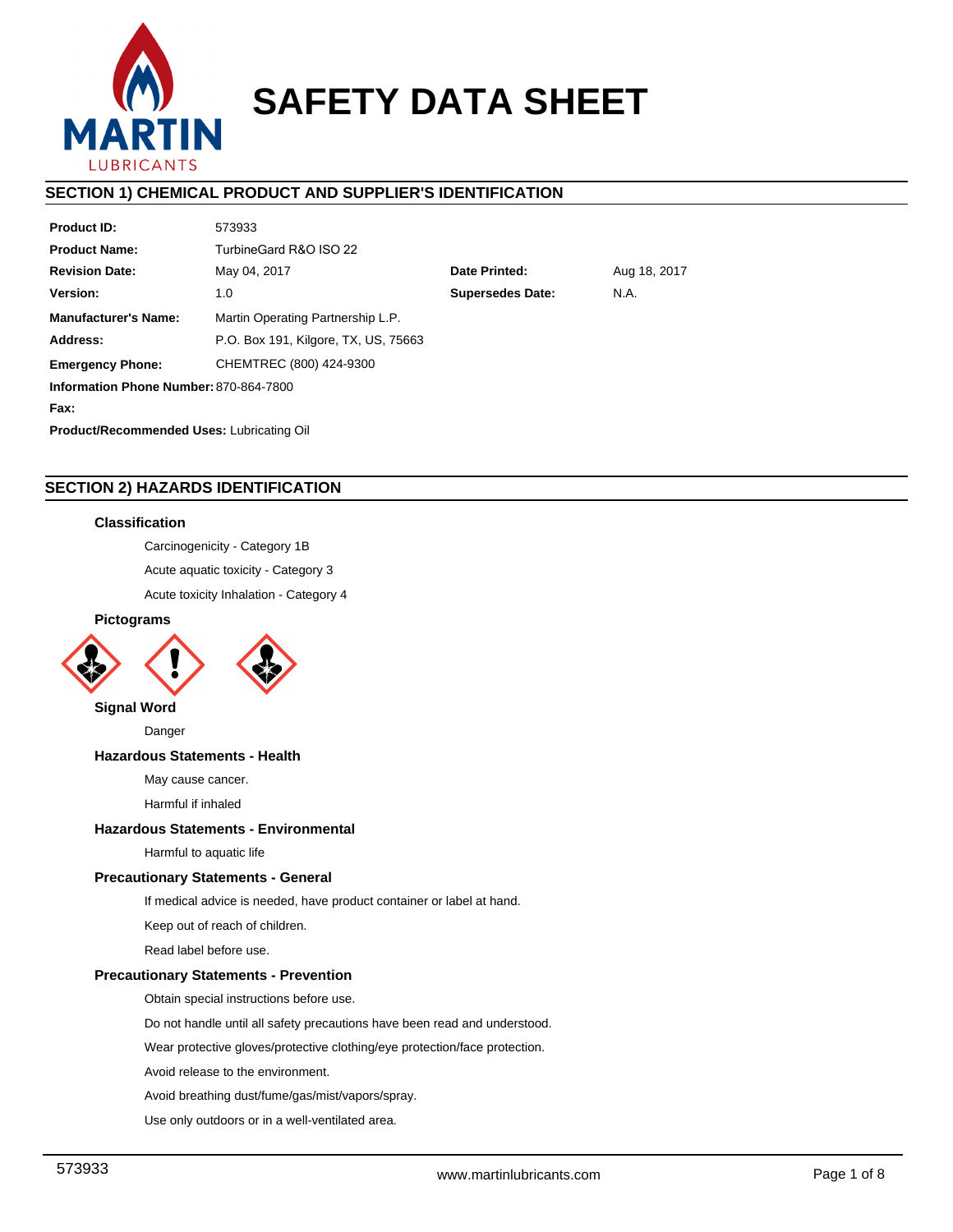## **Precautionary Statements - Response**

IF exposed or concerned: Get medical advice/attention.

IF INHALED: Remove person to fresh air and keep comfortable for breathing.

Call a POISON CENTER/doctor if you feel unwell.

#### **Precautionary Statements - Storage**

Store locked up.

#### **Precautionary Statements - Disposal**

Dispose of contents/container to disposal recycling center. Under RCRA it is the responsibility of the user of the product to determine at the time of disposal whether the product meets RCRA criteria for hazardous waste. Waste management should be in full compliance with federal, state and local laws.

#### **Hazard not otherwise classified (HNOC)**

None

#### **Acute toxicity of less than one percent of the mixture is unknown**

## **SECTION 3) COMPOSITION/INFORMATION ON INGREDIENTS**

| <b>Chemical Name</b>                                        | % By Weight     |
|-------------------------------------------------------------|-----------------|
| LUBRICATING OILS (PETROLEUM), HYDROTREATED SPENT            | 84% - 100%      |
| Aryl amine                                                  | $0.0\% - 0.3\%$ |
| PETROLEUM DISTILLATES, HYDROTREATED (MILD) LIGHT PARAFFINIC | $0 - 0.1 %$     |
| Severly hydrotreated paraffinic oil and additive            | $0 - 0.1 %$     |
| <b>DIPHENYLAMINE</b>                                        | $0 - 0.1 %$     |
| NAPHTHALENE                                                 | $0 - 0.1 %$     |
|                                                             |                 |

Specific chemical identity and/or exact percentage (concentration) of the composition has been withheld to protect confidentiality.

#### **SECTION 4) FIRST-AID MEASURES**

#### **Inhalation**

Remove source of exposure or move person to fresh air and keep comfortable for breathing. Get medical advice/attention if you feel unwell or are concerned.

#### **Skin Contact**

Rinse/wash with lukewarm, gently flowing water and mild soap for 5 minutes or until product is removed. If skin irritation occurs or you feel unwell: Get medical advice/attention.

If exposed or concerned: Get medical advice/attention.

#### **Eye Contact**

If irritation occurs, cautiously rinse eyes with lukewarm, gently flowing water for 15-20 minutes, while holding the eyelids open. If eye irritation persists: Get medical advice/attention.

## **Ingestion**

Immediately call a POISON CENTER/doctor.

If exposed or concerned: Get medical advice/attention.

#### **Most Important Symptoms/Effects, Acute and Delayed**

No data available

#### **Indication of Immediate Medical Attention and Special Treatment Needed**

No data available

# **SECTION 5) FIRE-FIGHTING MEASURES**

#### **Suitable Extinguishing Media**

Dry chemical, foam, carbon dioxide water spray or fog is recommended. Water spray is recommended to cool or protect exposed materials or structures. Carbon dioxide can displace oxygen. Use caution when applying carbon dioxide in confined spaces. Simultaneous use of foam and water on the same surface is to be avoided as water destroys the foam. Sand or earth may be used for small fires only.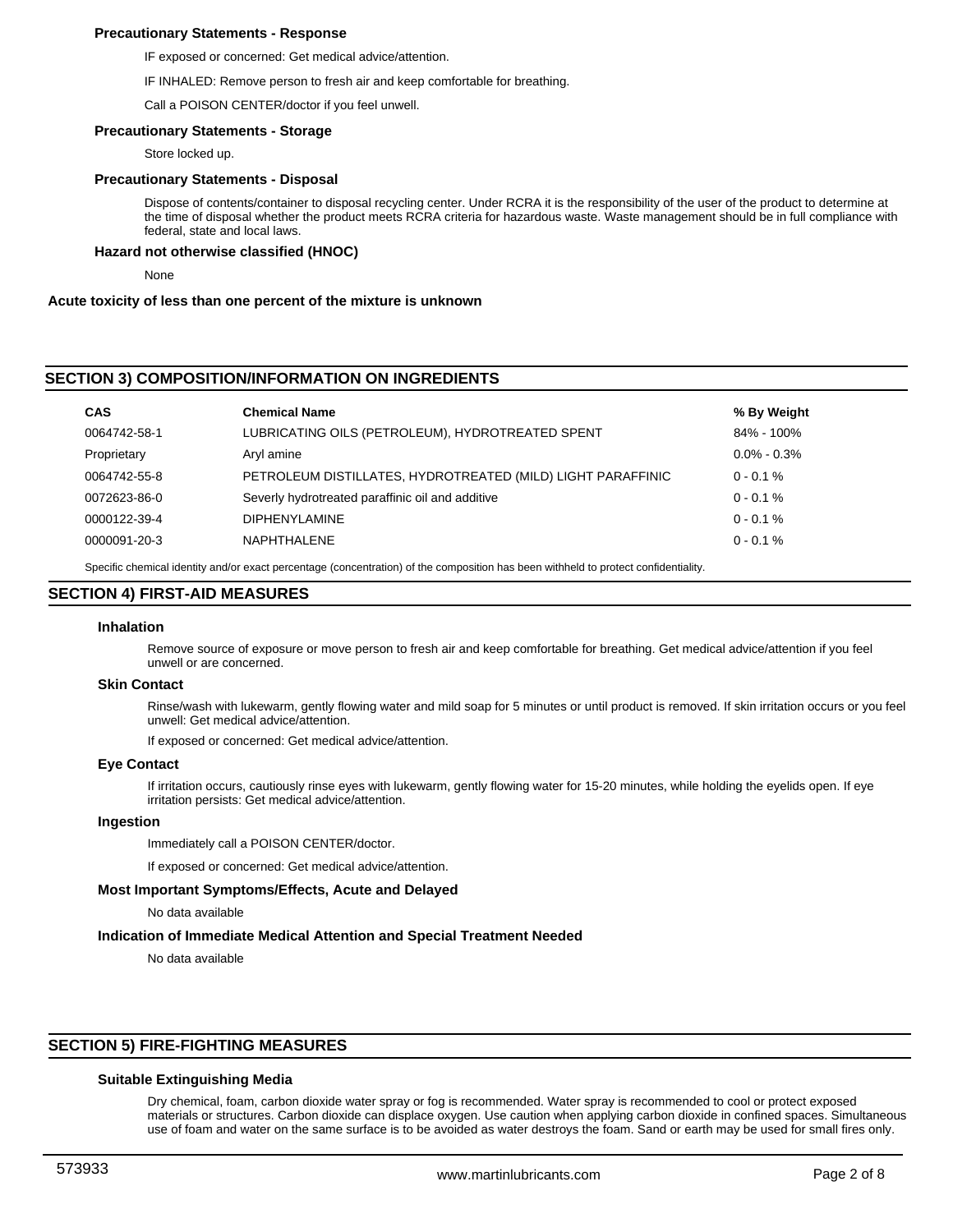# **Unsuitable Extinguishing Media**

Water may be ineffective but can be used to cool containers exposed to heat or flame.

#### **Specific Hazards in Case of Fire**

Hazardous combustion products may include: A complex mixture of airborne solid and liquid particulates and gases (smoke), carbon monoxide, unidentified organic and inorganic compounds.

Oxides of C, Zn, Ca, P and S. Additional byproducts include hydrogen sulfide, alkyl mercaptan and other sulfides

Dense smoke may be generated while burning. Toxic fumes, gases or vapors may evolve on burning. Heavy flammable vapors may settle along ground level and low spots to create an invisible fire hazard. The vapors may extend to sources of ignition and flash back.

## **Fire-fighting Procedures**

Isolate immediate hazard area and keep unauthorized personnel out. Stop spill/release if it can be done safely. Move undamaged containers from immediate hazard area if it can be done safely. Water spray or fog may be useful in minimizing or dispersing vapors and to protect personnel.

Dispose of fire debris and contaminated extinguishing water in accordance with official regulations.

# **Special Protective Actions**

Wear protective pressure self-contained breathing apparatus (SCBA) and full turnout gear.

# **SECTION 6) ACCIDENTAL RELEASE MEASURES**

#### **Emergency Procedure**

Immediately turn off or isolate any source of ignition. Keep unnecessary people away; isolate hazard area and deny entry. Do not touch or walk through spilled material. Clean up immediately. Prevent from spreading by making a barrier with sand, earth or other containment material. Collect with absorbent, non-combustible material into suitable containers. Transfer to a container for disposal. Large spills, once contained, may be picked up using explosion proof, non sparking vacuum pumps, shovels, or buckets, and disposed of in suitable containers for disposal. Local authorities should be advised if significant spillages cannot be contained.

Spill procedures (water): Remove from surface by skimming or with suitable adsorbents. If a large spill occurs notify appropriate authorities.

If spilled material is cleaned up using a regulated solvent, the resulting waste mixture may be regulated.

#### **Recommended equipment**

Positive pressure, full-facepiece self-contained breathing apparatus (SCBA), or positive pressure supplied air respirator with escape SCBA (NIOSH approved).

#### **Personal Precautions**

Avoid breathing vapor or mist. Avoid contact with skin,eye or clothing. Do not touch damaged containers or spilled materials unless wearing appropriate protective clothing.

#### **Environmental Precautions**

Stop spill/release if it can be done safely. Prevent spilled material from entering sewers, storm drains, other unauthorized drainage systems and natural waterways by using sand, earth, or other appropriate barriers.

# **SECTION 7) HANDLING AND STORAGE**

#### **General**

Wash hands after use. Do not get in eyes, on skin or on clothing. Do not breathe vapors or mists. Use good personal hygiene practices. Eating, drinking and smoking in work areas is prohibited. Remove contaminated clothing and protective equipment before entering eating areas. Do not swallow. Wear appropriate respirator when ventilation is inadequate. Do not enter storage areas and confined spaces unless adequately ventilated.

#### **Ventilation Requirements**

Use only with adequate ventilation to control air contaminants to their exposure limits. The use of local ventilation is recommended to control emissions near the source.

#### **Storage Room Requirements**

Store in approved containers and protect against physical damage. Keep containers securely sealed when not in use. Indoor storage should meet OSHA standards and appropriate fire codes. Containers that have been opened must be carefully resealed to prevent leakage. Empty containers retain residue and may be dangerous.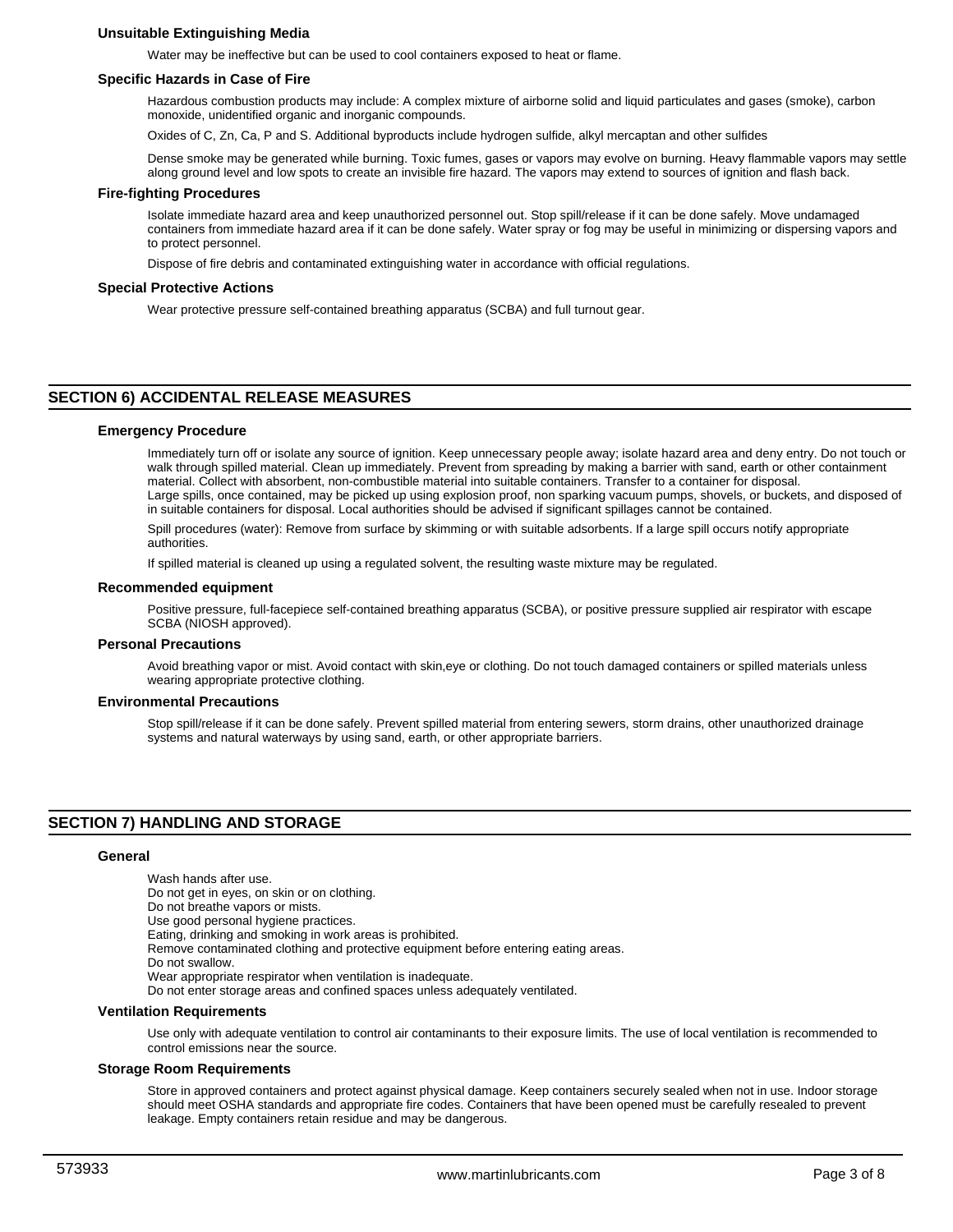# **SECTION 8) EXPOSURE CONTROLS/PERSONAL PROTECTION**

## **Eye protection**

Chemical goggles, safety glasses with side shields or vented/splash proof goggles. Contact lenses may absorb irritants. Particles may adhere to lenses and cause corneal damage.

#### **Skin protection**

Use of gloves approved to relevant standards made from the following materials may provide suitable chemical protection: PVC, neoprene or nitrile rubber gloves. Suitability and durability of a glove is dependent on usage, e.g. frequency and duration of contact, chemical resistance of glove material, glove thickness, dexterity. Always seek advice from glove suppliers. Contaminated gloves should be replaced. Chemical-resistant clothing is recommended to avoid prolonged contact. Avoid unnecessary skin contact.

Use of an apron and over-boots of chemically impervious materials such as neoprene or nitrile rubber is recommended to avoid skin sensitization. If handling hot material use insulated protective equipment.

## **Respiratory protection**

If engineering controls do not maintain airborne concentrations to a level which is adequate to protect worker, a respiratory protection program that meets or is equivalent to OSHA 29 CFR 1910.134 and ANSI Z88.2 should be followed. Check with respiratory protective equipment suppliers. Where air-filtering respirators are suitable, select an appropriate combination of mask and filter. Select a filter suitable for combined particulate/organic gases and vapours.

#### **Appropriate Engineering Controls**

Provide exhaust ventilation or other engineering controls to keep the airborne concentrations of gas, vapors or dusts below their respective threshold limit value.

| <b>Chemical Name</b>                                                                  | <b>OSHA</b><br>TWA<br>(ppm) | <b>OSHA</b><br><b>TWA</b><br>(mg/m3) | <b>OSHA</b><br><b>STEL</b><br>(ppm) | <b>OSHA</b><br><b>STEL</b><br>(mg/m3) | <b>OSHA</b><br>Tables (Z1,<br>Z2, Z3 | <b>OSHA</b><br>Carcinogen | <b>OSHA</b><br><b>Skin</b><br>designation | <b>NIOSH</b><br><b>TWA</b><br>(ppm) | <b>NIOSH</b><br><b>TWA</b><br>(mg/m3) | <b>NIOSH</b><br><b>STEL</b><br>(ppm) | <b>NIOSH</b><br><b>STEL</b><br>(mg/m3) | <b>NIOSH</b><br>Carcinogen |
|---------------------------------------------------------------------------------------|-----------------------------|--------------------------------------|-------------------------------------|---------------------------------------|--------------------------------------|---------------------------|-------------------------------------------|-------------------------------------|---------------------------------------|--------------------------------------|----------------------------------------|----------------------------|
| <b>DIPHENYLAMINE</b>                                                                  |                             |                                      |                                     |                                       |                                      |                           |                                           |                                     | 10                                    |                                      |                                        |                            |
| <b>LUBRICATING OILS</b><br>(PETROLEUM),<br><b>HYDROTREATED</b><br><b>SPENT</b>        | 500                         | 2000                                 |                                     |                                       |                                      |                           |                                           |                                     |                                       |                                      |                                        |                            |
| <b>NAPHTHALENE</b>                                                                    | 10                          | 50                                   |                                     |                                       |                                      |                           |                                           | 10                                  | 50                                    | 15                                   | 75                                     |                            |
| PETROLEUM<br>DISTILLATES,<br><b>HYDROTREATED</b><br>(MILD) LIGHT<br><b>PARAFFINIC</b> | 500                         | 2000                                 |                                     |                                       |                                      |                           |                                           |                                     |                                       |                                      |                                        |                            |
| Severly hydrotreated<br>paraffinic oil and<br>additive                                | 500                         | 2000                                 |                                     |                                       |                                      |                           |                                           |                                     |                                       |                                      |                                        |                            |

| <b>Chemical Name</b>                                                                         | <b>ACGIH</b><br><b>TWA</b><br>(ppm) | <b>ACGIH</b><br><b>TWA</b><br>(mg/m3) | <b>ACGIH</b><br><b>STEL</b><br>(ppm) | <b>ACGIH</b><br><b>STEL</b><br>(mq/m3) | <b>ACGIH</b><br>Carcinogen | <b>ACGIH</b><br>Notations | <b>ACGIH</b><br><b>TLV Basis</b>                 |
|----------------------------------------------------------------------------------------------|-------------------------------------|---------------------------------------|--------------------------------------|----------------------------------------|----------------------------|---------------------------|--------------------------------------------------|
| <b>DIPHENYLAMINE</b>                                                                         |                                     | 10                                    |                                      |                                        | A4                         | A4                        | Liver &<br>kidney<br>dam;<br>hematologi<br>c eff |
| <b>LUBRICATING OILS</b><br>(PETROLEUM),<br><b>HYDROTREATED</b><br><b>SPENT</b>               |                                     |                                       |                                      |                                        |                            |                           |                                                  |
| <b>NAPHTHALENE</b>                                                                           | 10                                  |                                       |                                      |                                        | A <sub>3</sub>             | Skin; A3                  | URT irr;<br>cataracts:<br>hemolytic<br>anemia    |
| <b>PETROLEUM</b><br>DISTILLATES,<br><b>HYDROTREATED</b><br>(MILD) LIGHT<br><b>PARAFFINIC</b> |                                     |                                       |                                      |                                        |                            |                           |                                                  |
| Severly hydrotreated<br>paraffinic oil and<br>additive                                       |                                     |                                       |                                      |                                        |                            |                           |                                                  |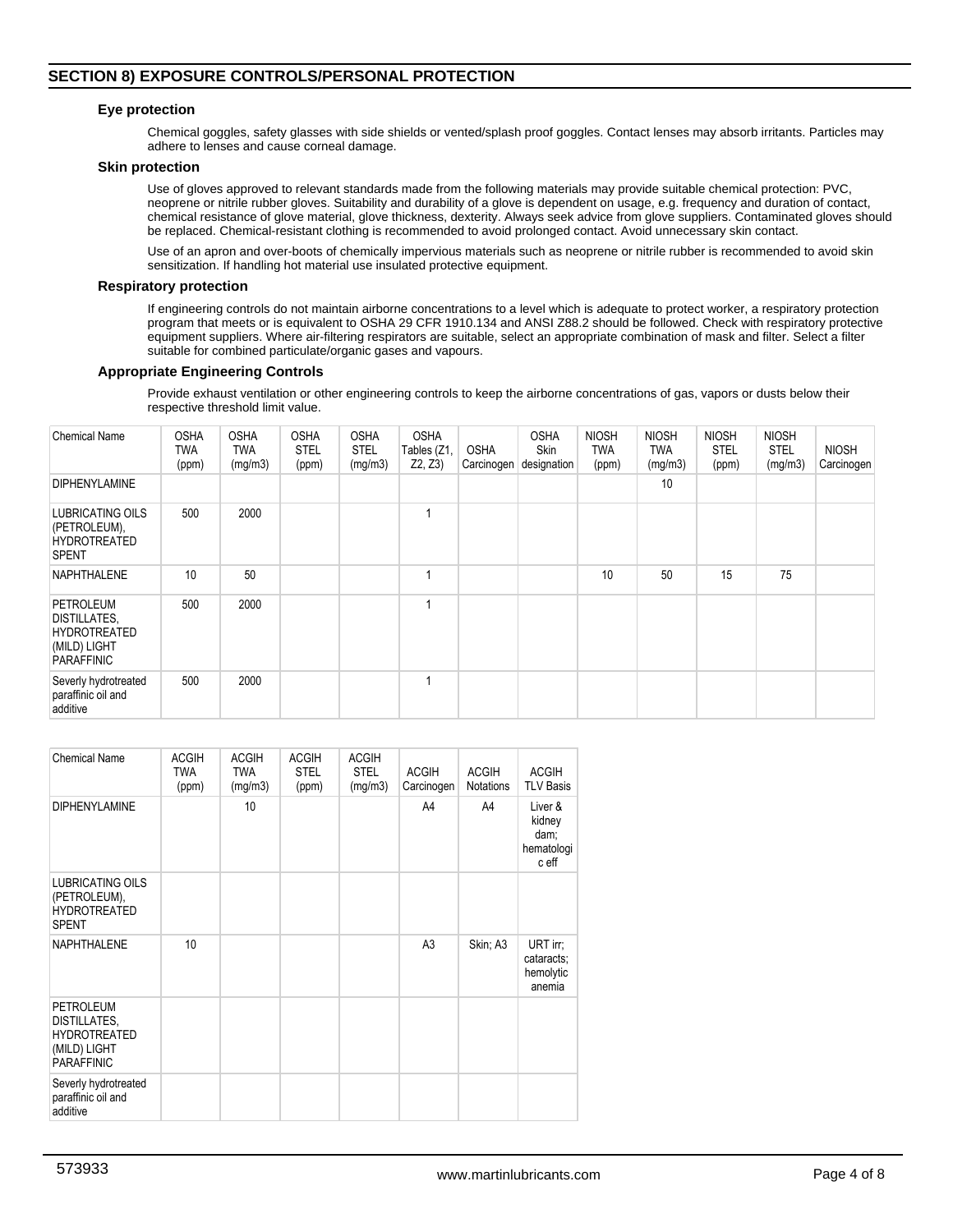# **SECTION 9) PHYSICAL AND CHEMICAL PROPERTIES**

# **Physical and Chemical Properties**

| Density @15.6°C                        | $7.12$ lb/gal                                       |
|----------------------------------------|-----------------------------------------------------|
| Specific Gravity @15.6°C               | 0.85                                                |
| Appearance                             | Amber                                               |
| <b>Odor Threshold</b>                  | N.A.                                                |
| <b>Odor Description</b>                | Mild petroleum hydrocarbon odor                     |
| pH                                     | N.A.                                                |
| <b>Water Solubility</b>                | Negligible                                          |
| Flammability                           | Flash Point at or above 200 °F                      |
| Flash Point Symbol                     | N.A.                                                |
| Flash Point, COC                       | 214.0°C (417.20°F)                                  |
| Viscosity                              | 22.09 cSt at 40°C (104°F) 4.43 cSt at 100°C (212°F) |
| Lower Explosion Level                  | N.A.                                                |
| <b>Upper Explosion Level</b>           | N.A.                                                |
| Vapor Pressure                         | Negligible at STP                                   |
| Vapor Density                          | >1 at STP                                           |
| Pour Point                             | $-26.0^{\circ}$ C (-14.80 $^{\circ}$ F)             |
| <b>Melting Point</b>                   | N.A.                                                |
| Low Boiling Point                      | Expected to be > $260^{\circ}$ C (500 $^{\circ}$ F) |
| High Boiling Point                     | N.A.                                                |
| Auto Ignition Temp                     | N.A.                                                |
| Decomposition Pt                       | N.A.                                                |
| <b>Evaporation Rate</b>                | Negligible at STP                                   |
| Partition Coefficient: n-Octanol/Water | N.A.                                                |

# **SECTION 10) STABILITY AND REACTIVITY**

## **Stability**

Stable

## **Conditions to Avoid**

Avoid direct sunlight, extremes of temperatures and contact with incompatible materials.

Avoid high temperatures and product contamination.

# **Hazardous Polymerization**

Will not occur.

## **Incompatible Materials**

Avoid contact with acids and oxidizing materials.

## **Hazardous Decomposition Products**

Smoke, carbon monoxide and dioxide and other aldehydes of incomplete combustion. Oxides of C, Zn, Ca, P and S. Hydrogen sulfide and alkyl mercaptans and other sulfides may be released.

# **SECTION 11) TOXICOLOGICAL INFORMATION**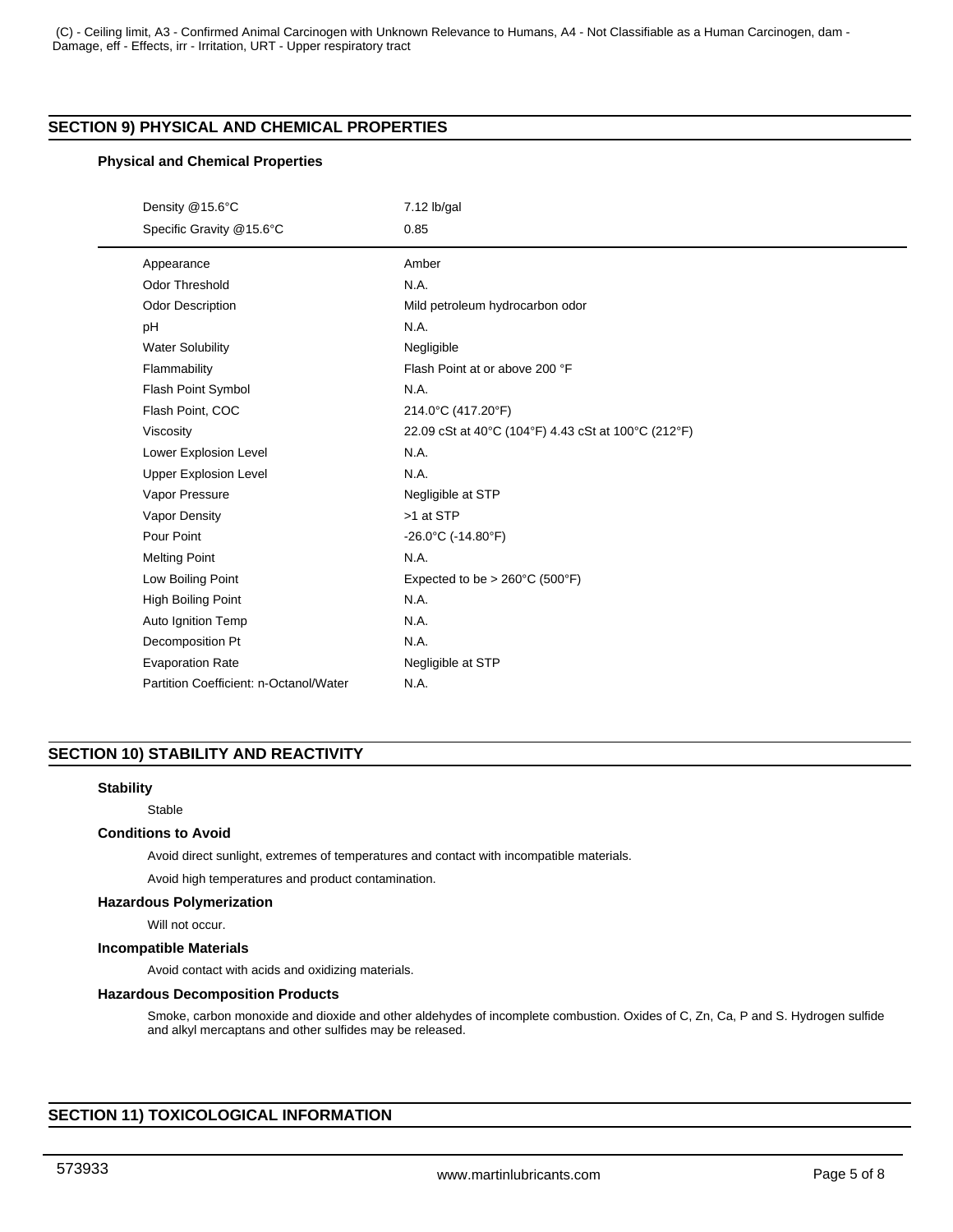## **Likely route of exposure**

Inhalation, ingestion, skin absorption

# **Skin Corrosion/Irritation**

May cause mild irritation of the skin.

## **Serious Eye Damage/Irritation**

Can be slightly irritating to eyes.

# **Respiratory or Skin Sensitization**

Hot vapors may cause respiratory irritation.

Prolonged or repeated contact may make skin more sensitive to other skin sensitizers.

## **Respiratory/Skin Sensitization**

No Data Available

#### **Germ Cell Mutagenicity**

No data available.

#### **Carcinogenicity**

No data available.

May cause cancer.

## **Reproductive Toxicity**

No data available.

# **Specific Target Organ Toxicity - Single Exposure**

No data available.

#### **Specific Target Organ Toxicity - Repeated Exposure**

No data available.

# **Aspiration Hazard**

Aspiration into the lungs when swallowed or vomited may cause chemical pneumonitis which can be fatal.

#### **Acute Toxicity**

If inhalation : Overexposure by inhalation of hot material may cause nonspecific discomfort, such as nausea, headache or weakness. Caution should be taken to prevent forming aerosol or misting of this product without proper respiratory protection. Harmful if inhaled

#### 0064742-55-8 PETROLEUM DISTILLATES, HYDROTREATED (MILD) LIGHT PARAFFINIC

#### LC50 (Rodent - rat, Inhalation): 3900 mg/m3/4H

#### 0000122-39-4 DIPHENYLAMINE

LD50 (oral, guinea pig): 300 mg/kg (2) LD50 (oral, rat): 2000 mg/kg (2) LD50 (oral, mouse): 1750 mg/kg (2)

#### 0000091-20-3 NAPHTHALENE

LC50: Insufficient data

LD50 (oral, mouse): 533 mg/kg (male); 710 mg/kg (female) (1) LD50 (oral, rat): 1780 mg/kg (2)

## **Potential Health Effects - Miscellaneous**

0000091-20-3 NAPHTHALENE

Is an IARC, NTP or OSHA carcinogen. Tests in some laboratory animals demonstrate carcinogenic activity. Increased susceptibility to the effects of this material may be observed in people with preexisting disease of any of the following: kidneys, liver. Recurrent overexposure may result in liver and kidney injury. WARNING: This chemical is known to the State of California to cause cancer.

# **SECTION 12) ECOLOGICAL INFORMATION**

#### **Toxicity**

No Data Available.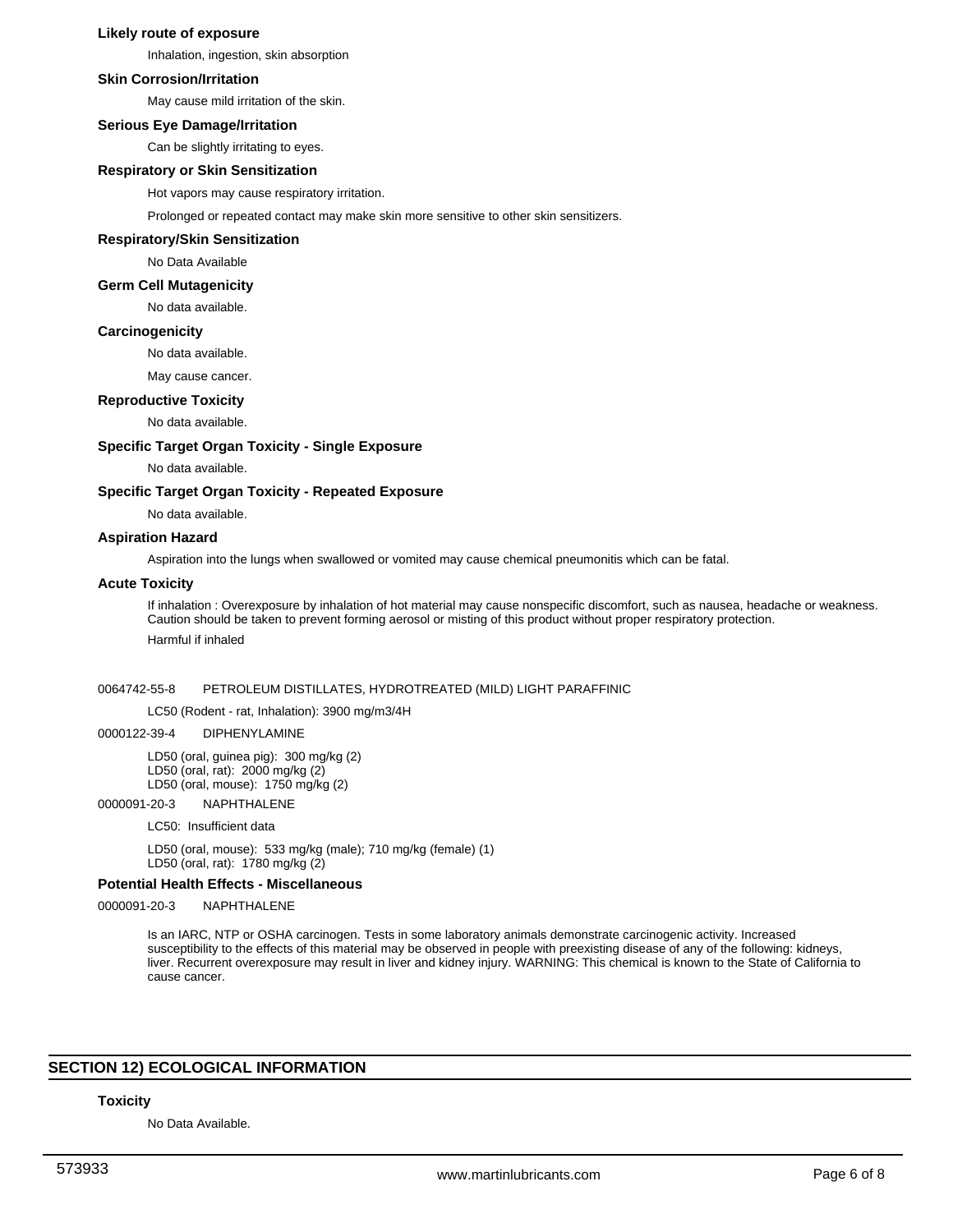Harmful to aquatic life

#### **Persistence and Degradability**

No Data Available.

## **Other Adverse Effects**

No Data Available.

## **Bio-accumulative Potential**

0064742-55-8 PETROLEUM DISTILLATES, HYDROTREATED (MILD) LIGHT PARAFFINIC

Contains constituents with the potential to bioaccumulate.

## **Mobility in Soil**

0064742-55-8 PETROLEUM DISTILLATES, HYDROTREATED (MILD) LIGHT PARAFFINIC

Liquid under most environmental conditions. Floats on water. If it enters soil, it will adsorb to soil particles and will not be mobile.

# **SECTION 13) DISPOSAL CONSIDERATIONS**

#### **Waste Disposal**

Under RCRA it is the responsibility of the user of the product to determine at the time of disposal whether the product meets RCRA criteria for hazardous waste. Waste management should be in full compliance with federal, state and local laws.

Empty Containers retain product residue which may exhibit hazards of material, therefore do not pressurize, cut, glaze, weld or use for any other purposes. Return drums to reclamation centers for proper cleaning and reuse.

# **SECTION 14) TRANSPORT INFORMATION**

# **U.S. DOT Information**

Bulk Shipping Description: Does not apply to bulk oil shipping.

Non-Bulk Shipping Description: Does not apply to non-bulk oil shipping.

Identification Number: Not applicable.

Hazard Classification: Not applicable. Other: See 49 CFR for additional requirements for descriptions, allowed modes of transport and packaging. For more information

concerning spills during transport, consult latest DOT Emergency Response Guidebook for Hazardous Materials Incidents, DOT P 5800.3.

## **IMDG Information**

This material is not classified as dangerous under IMDG regulations.

## **IATA Information**

This material is not classified as dangerous under IATA regulations.

# **SECTION 15) REGULATORY INFORMATION**

| CAS          | Chemical Name                                                        | % By Weight | <b>Requlation List</b>                                                                                                                                                                           |
|--------------|----------------------------------------------------------------------|-------------|--------------------------------------------------------------------------------------------------------------------------------------------------------------------------------------------------|
| 0064742-58-1 | LUBRICATING OILS<br>(PETROLEUM),<br><b>HYDROTREATED SPENT</b>        |             | 84% - 100% DSL, SARA312, TSCA, TX ESL, OSHA                                                                                                                                                      |
| 0064742-55-8 | PETROLEUM<br>DISTILLATES.<br>HYDROTREATED (MILD)<br>LIGHT PARAFFINIC |             | 0 - 0.1 % DSL, SARA312, TSCA, TX ESL, OSHA                                                                                                                                                       |
| 0072623-86-0 | Severly hydrotreated<br>paraffinic oil and additive                  |             | 0 - 0.1 % DSL.SARA312.TSCA.OSHA                                                                                                                                                                  |
| 0000122-39-4 | <b>DIPHENYLAMINE</b>                                                 |             | 0 - 0.1 % DSL, SARA312, TSCA, TX ESL, ACGIH                                                                                                                                                      |
| 0000091-20-3 | NAPHTHALENE                                                          |             | 0 - 0.1 % SARA313, DSL, CERCLA, HAPS, SARA312, TSCA, RCRA, TX_ESL, ACGIH, CA_Prop65 - California<br>Proposition 65.CA Prop65 Type Toxicity Cancer - CA Proposition 65 Type Toxicity Cancer, OSHA |